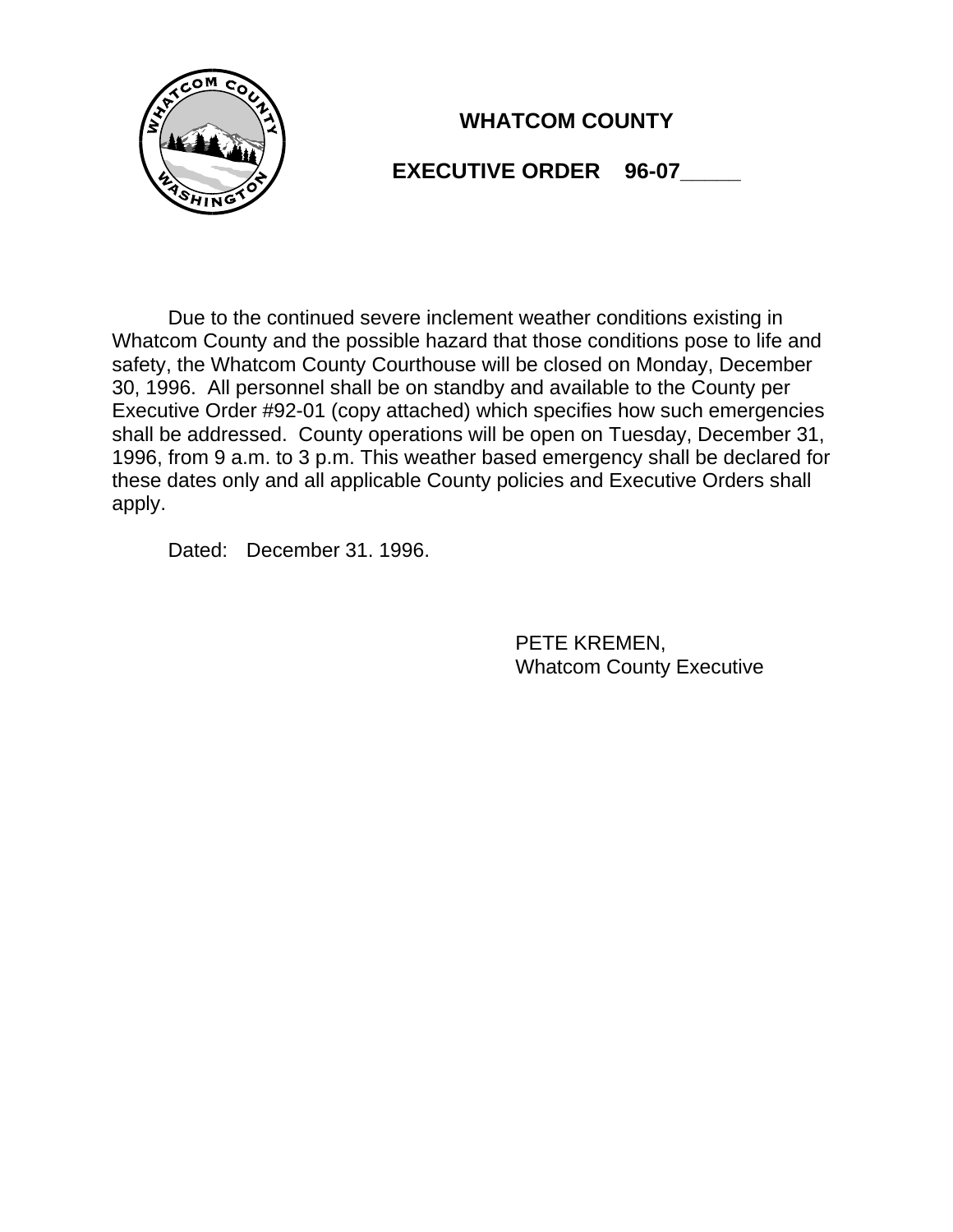### **EXECUTIVE ORDER 92-01**

#### **Establishing Procedures for Emergency Closure of County Buildings and Facilities**

**WHEREAS,** Chapter 2.54 of the Whatcom County Code requires certain hours of operation for County offices; and,

**WHEREAS,** inclement weather conditions, loss of power or other emergency situations may from time to time necessitate the closure of the courthouse or other operational facility; and,

**WHEREAS,** identification of essential personnel and establishment of procedures for closure of facilities is critical in such emergencies;

#### **NOW, THEREFORE, BY VIRTUE OF THE POWER VESTED IN ME BY THE HOME RULE CHARTER FOR WHATCOM COUNTY, IT IS HEREBY ORDERED EFFECTIVE IMMEDIATELY, AS FOLLOWS:**

**1.** All Whatcom County departments and offices shall designate positions that are considered "essential." An "essential" employee is defined as one who by virtue of his/her responsibilities must be on premises at the normal work place during normal work hours, even when an emergency closure of a County facility is declared. The Executive, a department manager or his/her designee may designate "essential" employee positions.

- 2. The employees filling the "essential" positions shall be informed what their responsibilities will be during an emergency closure of the work facility. A listing of these "essential positions" shall be filed with the Personnel Department and the Executive Office each November of each year.
- 3. The Executive or designee, as determined by the "Chain of Command" may declare an

emergency closure of a county facility for extreme weather conditions, natural or manmade disasters or other event where the work facility must be closed.

- 4. The "Chain of Command" to declare such an emergency closure shall be as follows:
	- A. County Executive
	- B. Public Works Director
	- *C.* County Sheriff

If the County Executive is out of town or otherwise unavailable to make such an emergency closure declaration, the County Public Works Director may do so. If the Public Works Director is also out of town or otherwise unavailable, the County Sheriff may make such a declaration.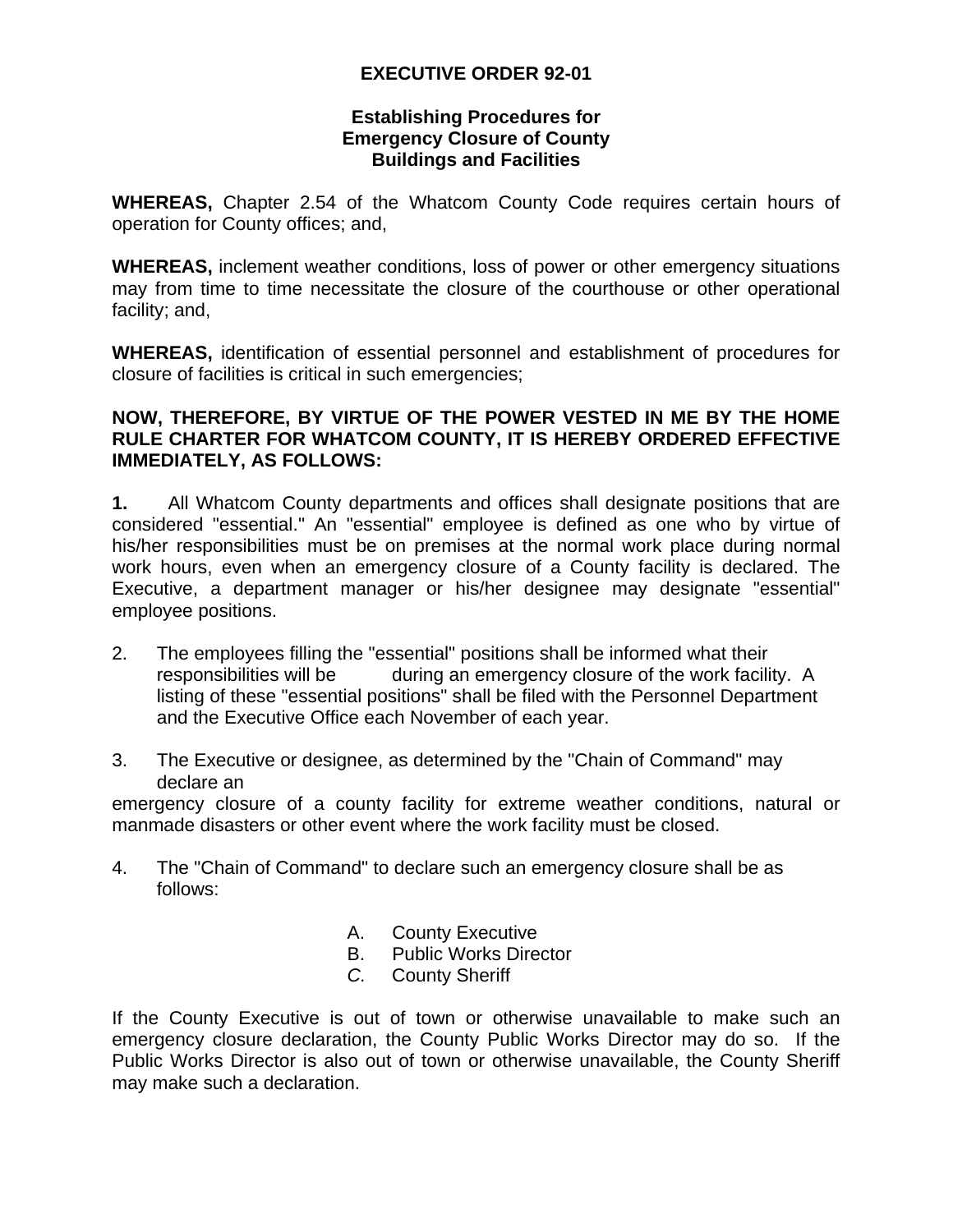5. When and if an emergency closure is declared by the Executive or designee, notification shall be made to each department head, if possible. Notification shall also be made through the broadcast media, including KGMI (790 AM) and KISM (92.9 FM). The Emergency Broadcast System and/or the Sheriffs Division of Emergency Management may also be used when appropriate to announce the declaration of emergency closure.

6. Each department head shall establish procedures to notify the respective employees of an emergency closure of their work facility.

7. Employees in positions no, Considered "essential" shall be on standby during the hours normally scheduled for work. These employees shall be required to remain at their normal places of residence to await duty calls. The normal place of residence is the location where they can be reached by use of the standby telephone number on file with their department. Standby employees will have access to a radio and listen to designated stations if telephone contact with other departmental personnel is impossible.

8. When and if an individual County work facility is rendered uninhabitable for any reason, the Executive or designee shall declare an emergency closure for that facility only.

9. Compensation during emergencies:

a. Employees who are normally scheduled to work and are considered "essential" during an emergency shall receive their normal rate of pay.

b. Employees who are normally scheduled to work but are informed that they are

to be on standby during an emergency shall receive their normal rate of pay.

c. Employees who are normally scheduled to work and are essential during an emergency, but who are unable to be at the workplace as a result of the conditions that caused the emergency, shall elect in sequential order to have time charged to compensatory time off, vacation, sick leave or leave without pay.

d. Employees who are on standby but cannot be reached at the standby telephone number on file in their department or who are unable to be at the workplace when their presence is requested due to reasons other than the emergency conditions shall elect in sequential order to have time charged to compensatory time off, vacation, sick leave or leave without pay.

e. Employees who are scheduled prior to the declaration of an emergency, to take a vacation day, special leave day, sick leave day, holiday or scheduled day off on a day when an emergency is declared, shall have time off charged to the leave allotment as originally scheduled. The Executive retains the right to cancel such time off if an employee's services are required as a result of the emergency.